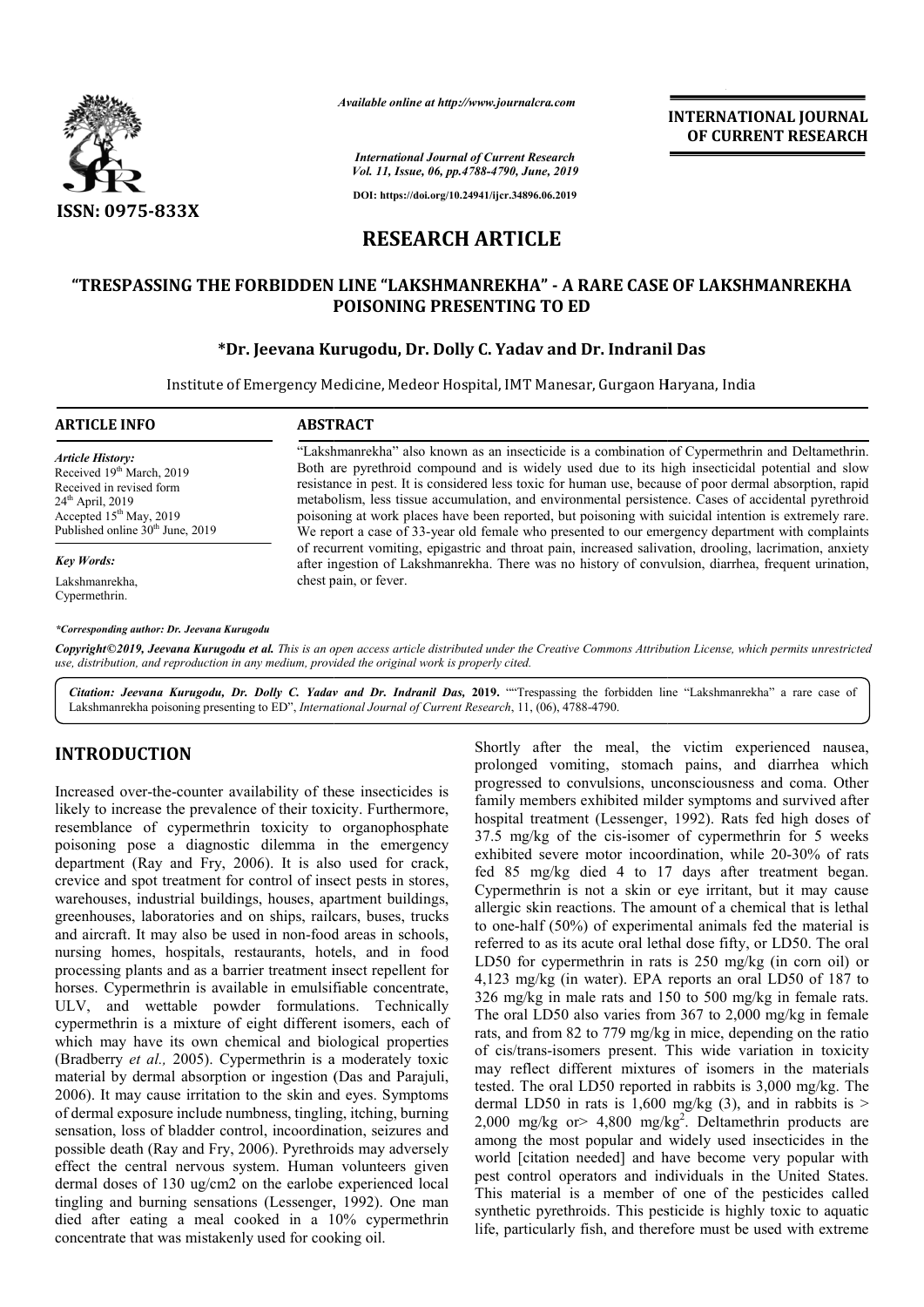caution around water. Although generally considered safe to use around humans, it is still neurotoxic to humans. Deltamethrin is able to pass from a woman's skin through her blood and into her breast milk. It is an allergen and causes asthma in some people. There are many uses for deltamethrin, ranging from agricultural uses to home pest control. Deltamethrin has been instrumental in preventing the spread of diseases carried by tick-infested prairie dogs, rodents and other burrowing animals. It is helpful in eliminating and preventing a wide variety of household pests, especially spiders, fleas, ticks, carpenter ants, carpenter bees, cockroaches and bed bugs. Deltamethrin is also one of the primary ingredients in ant chalk.

## **CASE HISTORY**

We report a case of 33-year old female who presented to our emergency department with complaints of recurrent vomiting, epigastric and throat pain, increased salivation, lacrimation, anxiety, cough, and dyspnea. There was no history of convulsion, diarrhea, frequent urination, chest pain, or fever. She gave a history of accidental ingestion of about half piece(approx. 4cm) of anant-chalk which was unintentionally dropped in the milk glass and she drank the glass of milk 1 hour prior to arrival. There was no history suggestive of coingestion of any other toxin or drug. There were no relevant past medical or mental illness, or suicidal attempt. On clinical examination, patient was conscious, oriented, but anxious and restless. She did not haveconjuctival congestion with normal pupillary size. The lips and buccal mucosa were not swollen.

In the ED the patient was immediately taken to the monitored bed and hooked to the monitor.

### **Vitals**

Pulse – 111/m and regular and no ectopy BP- 160/90 mmhg RR- 20/m Spo2-98% in ra Temp.-Afebrile RBS- 137mg/dl

#### **Primary Survey**

Airway- Patent and maintainable Breathing- Spontaneously, Spo2-100% with 4 L/m O2 by Nasal Canula. Circulation- Warm, BP-70/40 mmhg and CRT-wnl Disability- Obeying Commands and Moving 4 limbs.No FND, GCS15/15 Env/Exp- WNL, NO Rashes.

S-vomiting, epigastric and throat pain, increased salivation, lacrimation A – No allergy M- Antihypertensive. P- Hypertension.  $L - 1$  hr ago. E-Felt palpitation and no chest pain.

### **Secondary Survey**

HEENT- wnl and no JVD and no Carotid bruit Chest- B/L vbs and no creps.

CVS- s1 s2 and no added sound CNS- Conscious and oriented and no FND P/A- soft and no organomegaly and no Guarding and no rigidity Extr- WNL and no rash and no injury.

#### **Management in ED**

Airway- Maintainable and the pt. put in a Supine position Breathing- O2 by nasal canula  $\omega$  4l/m Circulation- Two large bore IV access taken and iv fluid started with Normal Saline Bolus. INJ. PANTOPRAZOLE 40MG IV STAT INJ. ONDENSETRON 8 MG IV STAT INJ. HYDROCORTISONE 100MG IV STAT INJ. AVIL ( Pheniramine maleate) 25mg iv STAT INJ. MONOCEF 1GM IV STAT GASTRIC LAVAGE DONE IN ED WITH 1000ML IV NORMAL SALINE

A 12 lead ECG taken as under



BLOOD GAS ANALYSIS DONE IN ED (VBG):-

| <b>Hood Gas Values</b>       |          |                 |                 |
|------------------------------|----------|-----------------|-----------------|
|                              |          |                 | $1286 - 7453$   |
| 田村                           | 7.084    |                 |                 |
| $P$ is C.O.                  | 27.7     | wentig.         | $1.300 - 400$   |
| $H_1$                        | 210      | moving.         | $1.830 - 101.$  |
| Temperature Corrected Velues |          |                 |                 |
| $H^{\bullet}(T)$ .           | 7.584    |                 |                 |
| <b>ACQUIT!</b>               | St.T.    | meetig          |                 |
| HOUT)                        | $210 -$  | www.kg          |                 |
| Acid Base Status             |          |                 |                 |
| WHILO, YES                   | $30.2 -$ | rmme.           |                 |
| IHOO, IF MY                  | ■大きし     | inmold.         |                 |
| iBase Ric                    | 4.8      | <b>FIRSH</b> .  |                 |
| <b>IRENESSE</b>              | 13       | <b>Morro</b>    |                 |
| Cixtratry Values             |          |                 |                 |
| <b>HOHE</b>                  | 12.4     | g/d.            | $120 - 100 - 1$ |
| 1.801                        | 32.5     | w               | 168 - 再生        |
| Electrolyte Values           |          |                 |                 |
| ever.                        | 1371     | meno.           | $136 - 740$     |
|                              | 8.91     | <b>Coreman</b>  | $35 - 45$       |
|                              | 1.08     | <b>Marris</b>   | $1.16 - 1.29$   |
| iсh                          | 109      | menon.          | 188 - 108       |
| <b>USED CITY VINUES</b>      |          |                 |                 |
| $1$ other                    | 137.     | marti.          | $10 - 100$      |
| T OLEE                       | 21       | <b>INVENDAL</b> | 消息 一 生息 …       |

CBC- Hb-11.9, TLC-11.45, DLC Neutrophils - 83 KFT- Blood Urea – 21.7, S.Creat-0.60, S.Sodium-139.9, S.Potassium-4.44 LFT- Total Bilrubin-0.26, SGOT-25.1,SGPT-44.5, Alk. Phosphate-141.7 CXR- WNL